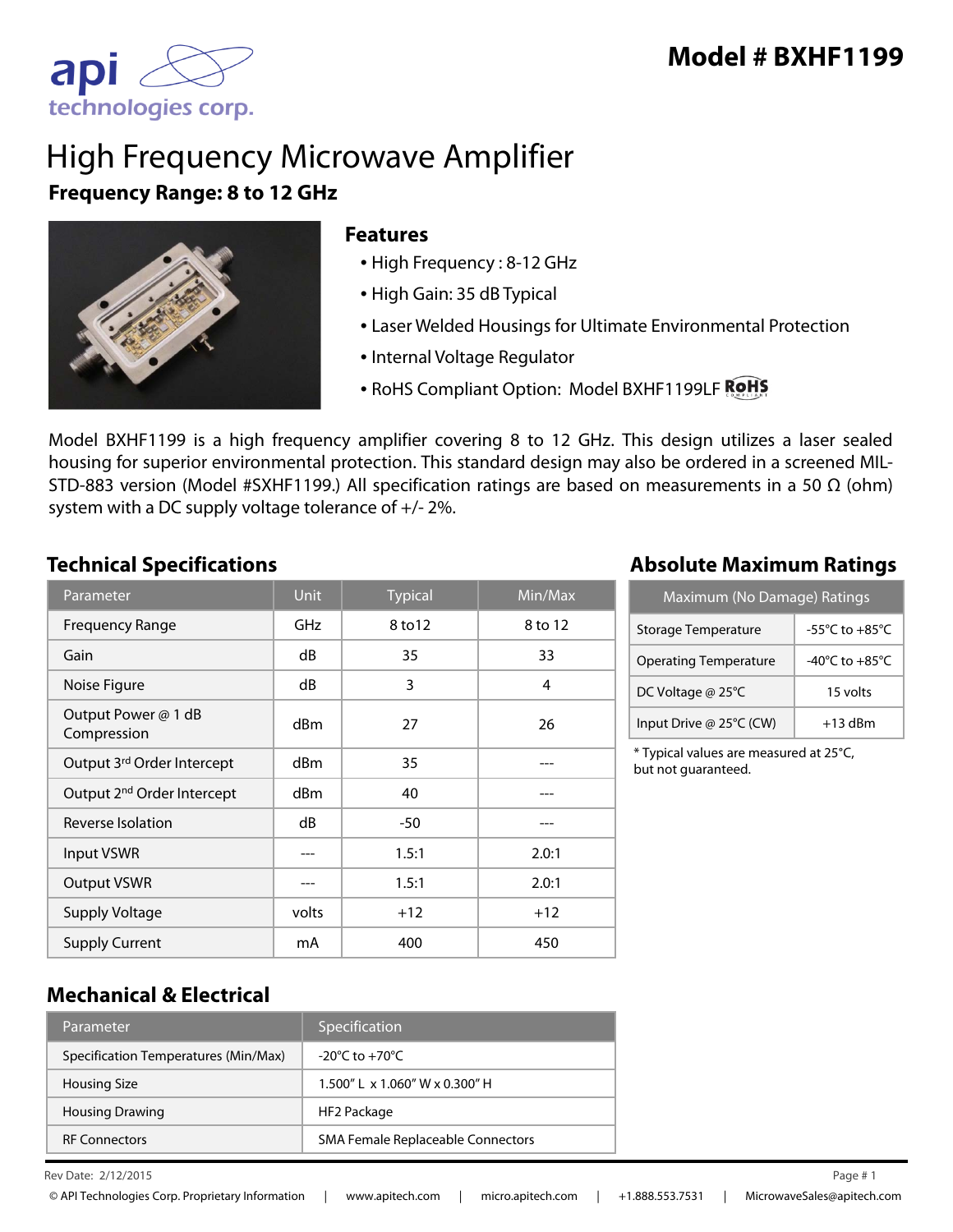## **Model # BXHF1199**







Rev Date: 2/12/2015 Page # 2

© API Technologies Corp. Proprietary Information | www.apitech.com | micro.apitech.com | +1.888.553.7531 | MicrowaveSales@apitech.com